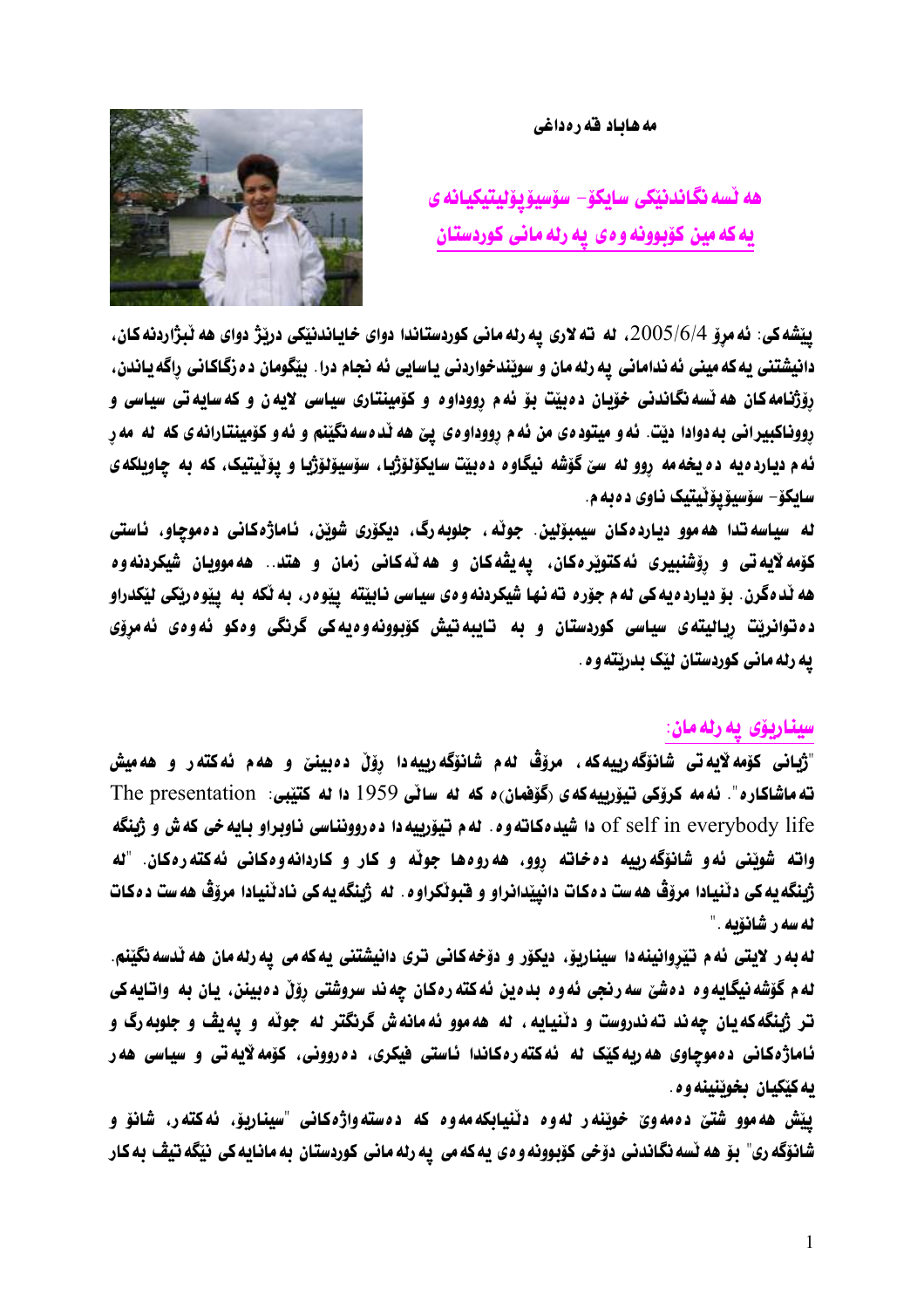نه براوه. هه موو دیارده یه کی سیاسی، کۆمه لایه تی، ئابووری، کلتووری و ته نانه ت ئایینیش دهشیّ له به ر رووناکي ئه و تيوّرييه ي گوْهْمان دا و ه کشانوگه ري ببينريّ و هه ٽبسه نگيّندريّ، بوّ نموونه کوّبوونه و ديه کي سه رکردایه تی حیزبیّک، مه راسیمی یرسه یان زهماوهند، رِیّورِهسمی نویّژی جه ماعه ت یان مه ولودنامه و یانیش کۆنگر ه و کۆنفرانسه کۆمه لايه تي، ئه د ه بي و کلتوورييه کان.

### ديكۆرى يە رلەمان:

دیکۆراسیۆنی یه رله مانی کوردستان شکۆمه ندی کوردی له رەنگه کانی ئالای ییرۆزی کوردستاندا به رجه سته د ه کرد. نه و ه ی بایه خیکی میژوویی و شایسته د ه دات به م کوّبوونه و ه یه دیکوّری په رله مانی کوردستانه به بیّ ئالاي داگيركه راني كوردستان. نه بووني رئالاي عيّرافي سه رده مي سه ددام) هيّمايه كه بوّ سه ربه خوّيخوازي كورد. گه شترین و ناشکراترین نیماژی کورده له به ردهم دنیادا که به وردی چاودیری دوّخی سیاسی کورد دهکهن. ئالايه کې گهورهي کوردستان و دهيان ئالاي تر نهم بهر و نهوبهري مينبهري سهروکي پهرنهمان و ئهو مينبه رهي ئه نداماني ئه نجوومه ن سوێندي پاسايي ده خوّن، چه ند له رووي سياسييه وه ئيماژێکي به نرخ و بايه خه ، هيّنده ش له رووي كۆمه لايه تي و ده روونييه وه دنّنياكه ره وه و ئاراميبه خشه .

## ميوانه كاني يه رله مان:

جگه له ئهندامانی ئه نجوومهن، دوو سهرۆکی کورد که ههر یهک لهوان ئهمروّ لهسهر گۆرهیانی سیاسی رۆژهه لاتی ناوەراستدا رۆٽی سەرەکی دەبینز، ئامادەبوونیان ئەم کۆبوونەوەيەدا بە تايبەت دوای چاوه روانپيه کي درپَژخايه ني چاودپراني سياسي و به دواداچووني ناکوکييه کاني نيوانيان، پيکه وه بوونيان سه رنجي هه موواني راد هکيشا. له م کوّبوونه و ه يه دا ، پان به گوزاره گوفمانييه که ي (له م شانوَگه رييه دا)، ئه م دوو سه رۆکه رۆٽی سه رهکیپان دمگیرا، واته یاٽهوانی دیمه نهکان بوون. سه رۆکی عیّراق له رۆٽی میوان و سه رۆكى هه رێم له رۆٽى خاوەنماڵ دا. ئەگەر لە رۆشنايى تيۆرييەكەي گۆفماندا رۆٽى ئەم دوو سەرۆكە هه نسه نگینین تا بزانین چه ند به شیوه یه کی سروشتی ئه م روّنه یان به رجه سته کردبوو، له جلوبه رگ، جونه ، ئیماژی دهموچاو، وتارهکه یان ده روانین و به ره نجامیکی لیّ پیکدههینین بیکه ین به و پیوه ره ی سه رکه وتنی هه ربه ک له یاله وانی سه ره کی.

# سیناریو٘: سوێندخوارنی یاسایی ئه ندامانی یه رله مانی کوردستان. شويّن و ديمه ن: ته لاري په رله مان له هه وليّري پـايـته ختي كوردستان.

سیناریو و شوین و دیمه نه که هه موویان ناماژه به وه دهکه ن که نهم دوخه دا کوردستان سه رهکییه و عیراق لاو ه کييه . سه روکي عيراق (ئه گه رڃي کورديشه ) له م روِّ له دا پيش کوردبووني د ه بيت عيرافيبووني بسه لمينيّت بو هه مووان بۆيه له جلوبه رگه و د بيگر د تا ناماژه ی وته کانی و زمانی ناخاوتنی "به عه ره بی نينجا کوردی" و يه يامه کاني نيّو وتاره که ي . هه موو ئه مانه ئه و ديان ده خسته روو که سه روّکي عيّراق روّنيّکي عيّرافيانه د دبینیت و رۆندکه ی خوّی به ته واوی به رجه سته کردووه. نیرهدا و ه ککومینتاریک و پرسیاریکی سیاسی نه به ربّز سه روّکی عیّراق و هه موو ئه کته ره سیاسییه کانی تری کورد له عیّرافدا که روّثی وه زیر و ئه ندامانی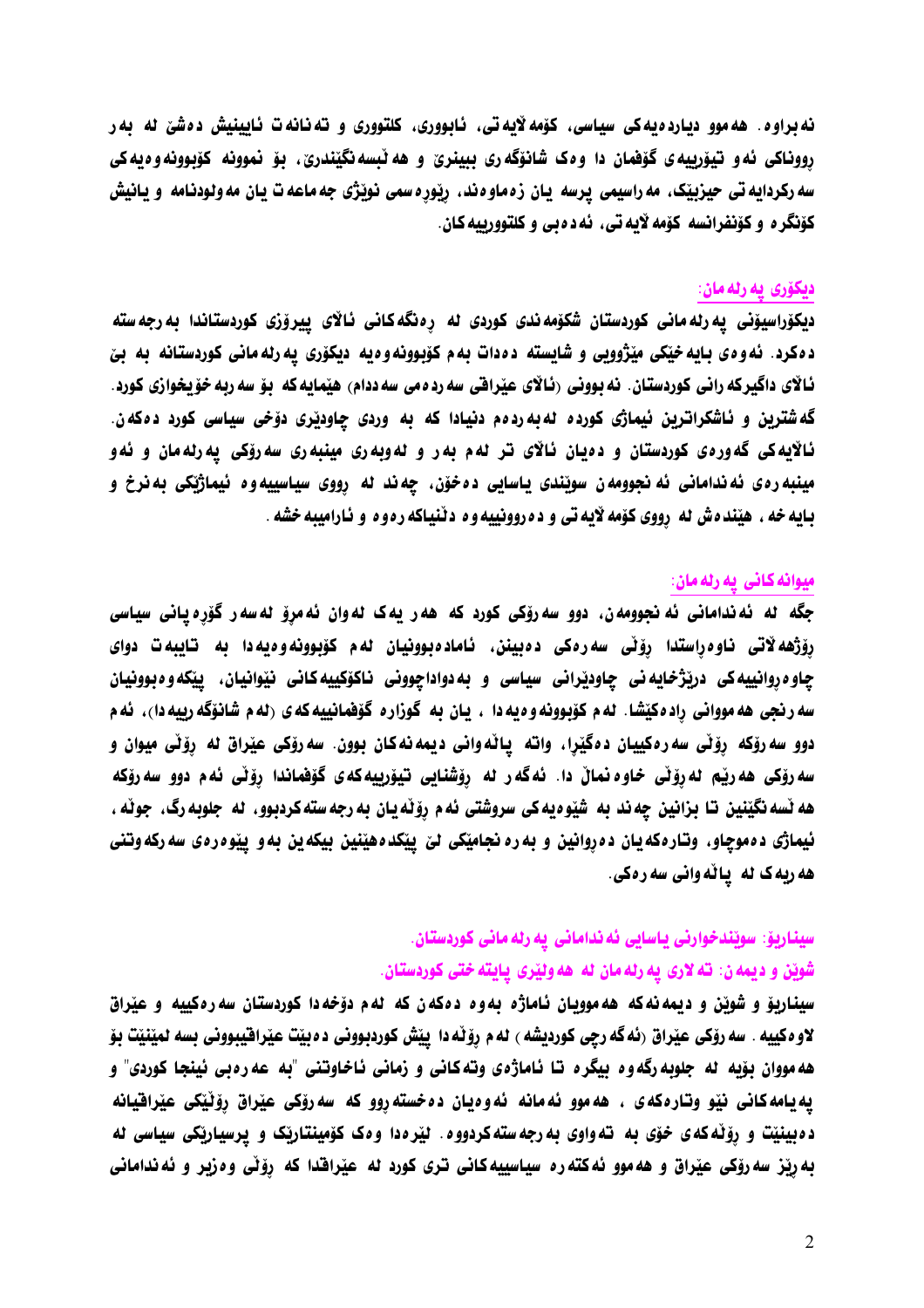ئه نجوومه ني نيشتيماني دهبينن ئايا ئه وان وهک پرنسيپ و باوهر کوردن ئينجا عيّراقي يان عيّرافين ئينجا کوردن؟ ئهگه ر یهکهمیانن ئه وه پیّویست ناکات رِوّنّی عیّرافییهکی بیّلایه ن ببینن و با رِیّک و رِهوان تهمسیلی کورد بکه ن له وينده ر، نهگه ر دووه ميشيانن نه وه ته مسيلي خوّيان دهکه ن نهک کورد، به لام دهکري وه بيريان بهینینه وه نیّمه ی کورد متمانه مان به وان داوه ته مسیلمان بکه ن نه و شویّنه خه ته ره دا که دهشیّ برِیاری زوّر خه ته ري ليّوه ده ربچيّت دژ به کورد و چاره نووسي کورد.

ئايا سه روّکي هه رپّم روّٽي خوّي به ته واو ه تي گَيّرا و ه ک خاو ه ن ماڻ؟ به بوّچووني من له م بوار ه دا به ربّزي زوّر به یارتزهوه ده جولایهوه و به ناگاداریشهوه نهیدهویست روّنهکه به تهواوهتی بلهیزیّت و نیوهی هيّشتبووهوه بوّ ديمه ني داهاتوو كه ئهوه نده ناخايه نيّت و دهيبينين. يه له نه كردني سه روّكي هه ريّم بوّ بینینی رۆٽی خوّی (ئهگه رچی چه ند جارێک له دهمی سه روّکی کوّمار و سه روّکی یه رله مانه وه) چه ند یاته كرايه وه كه ئه و به قه ولى خوّيان((ئينشالا سه روّكى هه ريّمى كوردستانه))، رەنگه له و ه وه سه رچاوه بگريّت که دهشن هه موو ریککهوتنیک هه نوهشاندنهوه یه کی به دوادا بیّت و، سیناریوْ سیاسییه کانی چه ن مانگیکی له مه وبه ريش سه باره ت به ريككه وتنه كاني نيوان يدك و ينك دهشن هۆكاري ئه و ه بن كه تا ساتي كۆبوونه و ه ي دوو مي په رله مان و چرکه ساتي سويندخواردني سه روکي هه ريم، بارزاني نه په ويت خوّي و ه ک سه روکي هه ريم بِناسِيْنيْت. روْنِّي وا ِييْش هه موو شتيْک يشوودريْژييه کي ديپلوْماسِييانه ي ييويسته و له ناو هوّنِّي يه رله ماندا ئه م یشووه له ئیماژهکانی دهموچاو و جوٽه و تهنانهت وتهکانی سهروّکی چاوهڕوانکراوی ههریّم، ده خويندرايه وه . كه ئه مه ش نه و بيركردنه وه ريّژه پيه وه سه رچاوه دهگريّت كه هيچ به نَيّن و ريككه وتننيكي سياسي نيوان دوو لايه ن 100% دٽنيا نييه تا کاتي رووداني و به ربائيته بووني.

## ئه کته ره کانی تر:

جگه له هه ردوو یاٽهوانی سه رهکی، له نیّوان ئهکته ره میوانهکاندا سه روّکی یه رله مانی عیّراق، نویّنه ری کۆفی ئه ننان و نوێنه ری سه فاره تی ئه مریکا هه بوون. ئه م سیّ ئه کته ره گوزاره له سیّ هیّزی گرنگ دهکه ن، عيّرافي فيدرالْ، ربْكخراوي نه ته و ه يه كگرتوو ه كان و ئه مه ربكاي زلهيّزي دنيا .

که نهشرهف قازی به زمانی کوردی دهستی به یهیڤین کرد و نینجا عه<code>ره</code>بی و نینجا به نینگلیزی رۆێێکی ئاسایی بینی له وهی که ئه و له سه ر خاکی کوردستاندایه و پیّویسته به زمانی فه رمی ئه و خه نّکه یه یامه که ی دهست ییّ بکات. زمان ناسنامهیه ، ددان نان به زمانی کوردی ددان نانه به ناسنامهی کورد، به مافی رِهوای کورد. ئه م ئيماژه له ييّش ئيّستادا به ئاشکرا له لايهن ريکخراوی نه ته وه يه کگرتووهکانه وه نه دراوه به کورد، دهکرێ بایهخی بهکوردی یهیڤینی نوێنه٫ی ئهننان له رووی سیاسییهوه به گرنگ و له رووی د ه روونييه و د به د نـنيـاكه ر ه و م هه نـسه نگيندريت.

به هه مان شَيْوه له وتهكاني نويْنه ري ئه مريكايشدا ئيماژي رۆڵ و بايه خي كورد وهک ئهكتوپْريْكي سه رەكي ده رده که وت. هه رچي حاجم نه لحه سه نيش بوو، وهک سياسييه کي هه فخواز ده يه يڤي و له مه ينه تييه کاني کورد و به تایبه ت له نه نفاله وه وهک کارهساتیکی کوکوژی کورد باسی له مافه کانی کورد دهکرد.

به رهه نستي نه کردني هيچ يه کێک له ميوانه کان و ئه کتويره سه ره کييه کان له و دی ئالای عيّراق (به شَيْوه يه کي به رجه سته ) له نيو هۆڵى يه رله ماندا نييه ، گرنگ و هيّمائاميّز بوو. سه رۆکى کۆمارى عيّراق، سه رۆکى ئه نجوومه ني نيشتيماني عيّراق، نويّنه ري ئه ننان و نويّنه ري ئه مريكا و چه ندان ِ پايه به رزي سياسي جيهاني و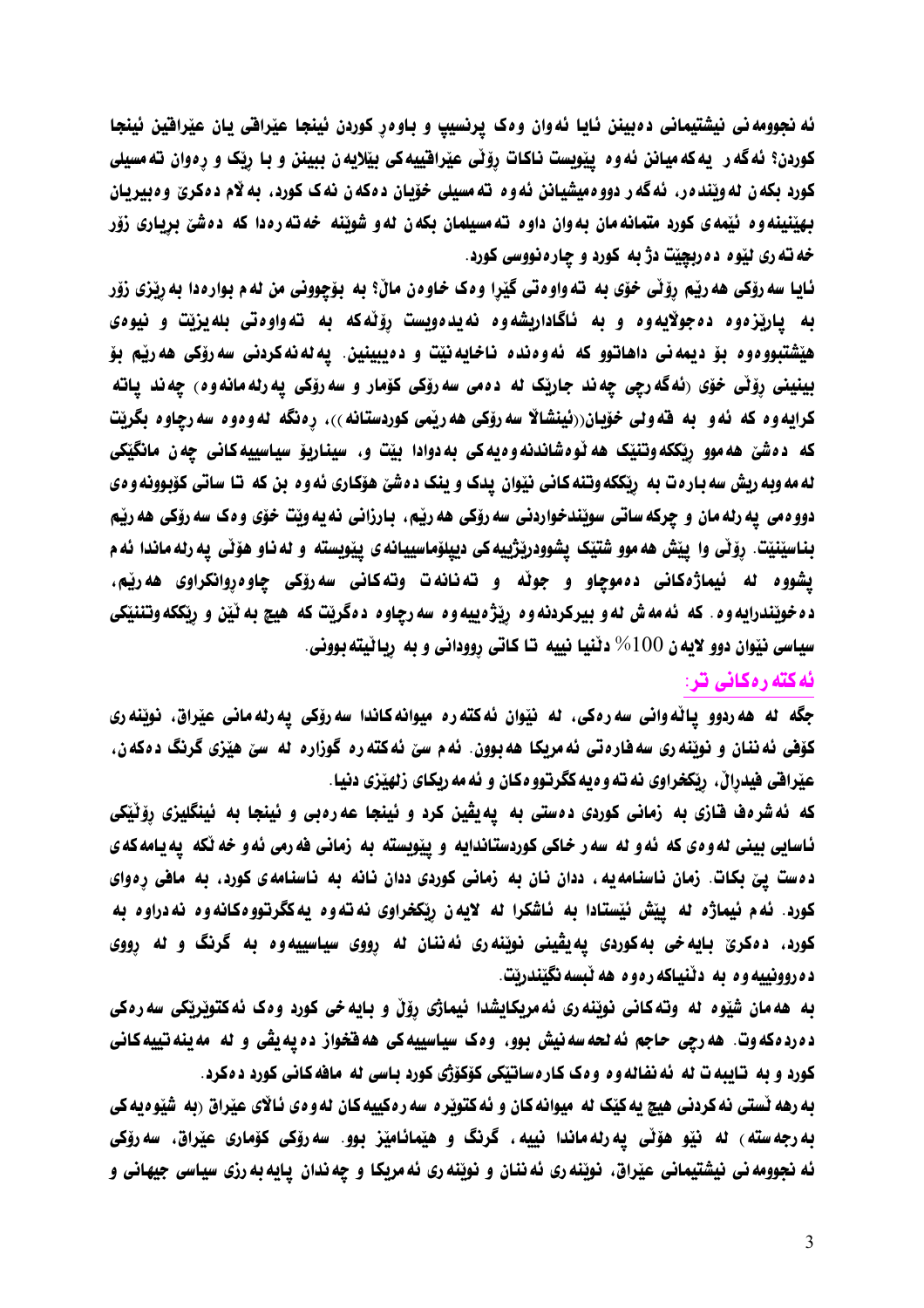عیّرافتی، که هه موو به ناگاییه وه نه سیمبوّنهکان ده روانن و نه نیّو که شیّکی رهنگینی پر نه نالای کوردستاندا سه رمۆنيای سويّندخواردنی ئه ندامانی يه رله مانی کوردستانيان به رێ خست. جيّگه ی رامانيّکی يۆزەتيڤه له دواروّژي کورد .

### سونندی باسایی و سونندخوّره کان:

تیکستیکی ساده و ساکار سوینده پاساییه که ی پیک هینابوو، که ئه مه ی خوارهوهیه : ربه ناوی خوای گه وره و میهره بان.. من – فلّان که س- سویّند به په زدانی مه زن ده خوّم پاریزگاری له په کیّتی گه ل و خاکی کوردستانی عیّراق و به رژه و دندییه بالاکانی بکه م.)

سويّند خوّرهکان دهبووايه دهست به سهر يه رتووکي پيروّزي ئيسلامدا بِنيّن و ئهم سويّندهي سه رهوه بخوّن. با بروانین ئهم تیکسته ی که به سویندی پاسایی ناودهبریت نهگه ل که شی کوردستانی و دیکوراسیون و سیناریو سیاسییه کاندا ویک دههاتهوه؟ وه¥م ناشکرایه که نهخیره. کوردستانی عیراق دوو وشهیه نه نیو تيْكسته كه دا كه نُه و مانايه دهدهن كه كوردستان هي عيْراقه. به لام نايا له واقيعدا وايه؟ عيْراقي بووني كوردستان سه ييّنراوه يان راستييه؟ بيّگومان وشهى عيّراق له تيّكستهكه دا زياده يه و ، بريّكى زوّرى ئه ندامانى يه رله مانی کوردستانيش وهک تووتی و بێ بيرکردنه وه سوێندهکه يان ده خوارد. جيگای شانازييه بوّ يه که مين که سی نیّو ئه و ئه ندامانه که هوّشیارانه "عیّراق"ی له تیّکستهکه لابرد و سویّندهکهی به دروستی خوارد و دوای ئه ویش چه ندانی تر له ژن و له پیاوانی ئه ندام د درکیان به و هه نّه یه کرد و سویّند هکه یان به دروستی خوارد. شتیکی دیکه له سویندی باسابیدا دهبیته جیگهی گفتوگو و تیرامان نهوه به ناخو هه موو مروّڤیک به باوه رنکی ته واودود له و ماترياٽه ددروانيّ که سوٽِندي ييّ ددخوات؟ ئهگه ر وا نه بيّت ئه وه با سوٽِنديشي خواردبيّت، ده توانيّ يارێزگاري له په کێتي گه ل و، خاکي کوردستان و به رژه و دندييه بالاکاني نه کات. رهنگه مروّڤێک شه هیدیکی کوردستانی ییّ موقه دهس بیّت ، یان ئالای کوردستانی پیّ موقه دهستر بیّت له هه ر شتیّکی دیکه ، یان دايكي لا پيروّز بيّت، پان سه روّكه كه ي خوّي. به بوّچووني من ئه گه ر له سويّندي پاساييدا ره چاوي موفّه د ه ساتي تاکه که سی سوێندخوّر بکریّت رُوّر گرنگ دهبیّت. مروّ ئهگه ر سویّند به موقهدهساتی خوّی بخوات (ئیدی ئه و موقه د دساته هه رچیپه ک بیت) له رووی د دروونیپه و د وابه سته ی د دکات به و به نینه ی که د دیدات. به لام ئه گه ر سويندي به شتيک خوارد و باو ه ري 100% ي ييّي نه بوو، دوور نييه نا ياکي بکات به رامبه ر ئه و به ٽينه و ویژدانیشی ره حه ت بیّت. سویندیکی ستاندارد به بروای من دهبیّ سویندیک بیّت ویژدانی مروّقی سویندخوّر بخاته به رپرسیاریتییه وه ، بوّ ئه وهی مه ترسی سویّندشکیّنی لیّ نه کریّت.

رادهی روشنبیری، هوّشیاری و ئاستی سویندخوّرهکان دهتوانرا له خویندنهوهی سویندهکهدا به ئاشکرا ببيندريت.

- هه ندیّ له سونندخوّره کان به حو نحه تیکسته که بان ده خوننده وه و هه نّه شیان ده کرد.
	- هه ندتکی تر له باتی وشه ی گه ل د ه یانوت "گه لٌ". که له مانادا رُوِّر جیاوازن.
		- هه نديكيان ده ستي ده نايه سه ر فورنان و هه نديكي نه يانده نا.
		- هه نديكيان سويند دكه يان به بن ناوهيّناني عيّراق د دخويّند دو د .